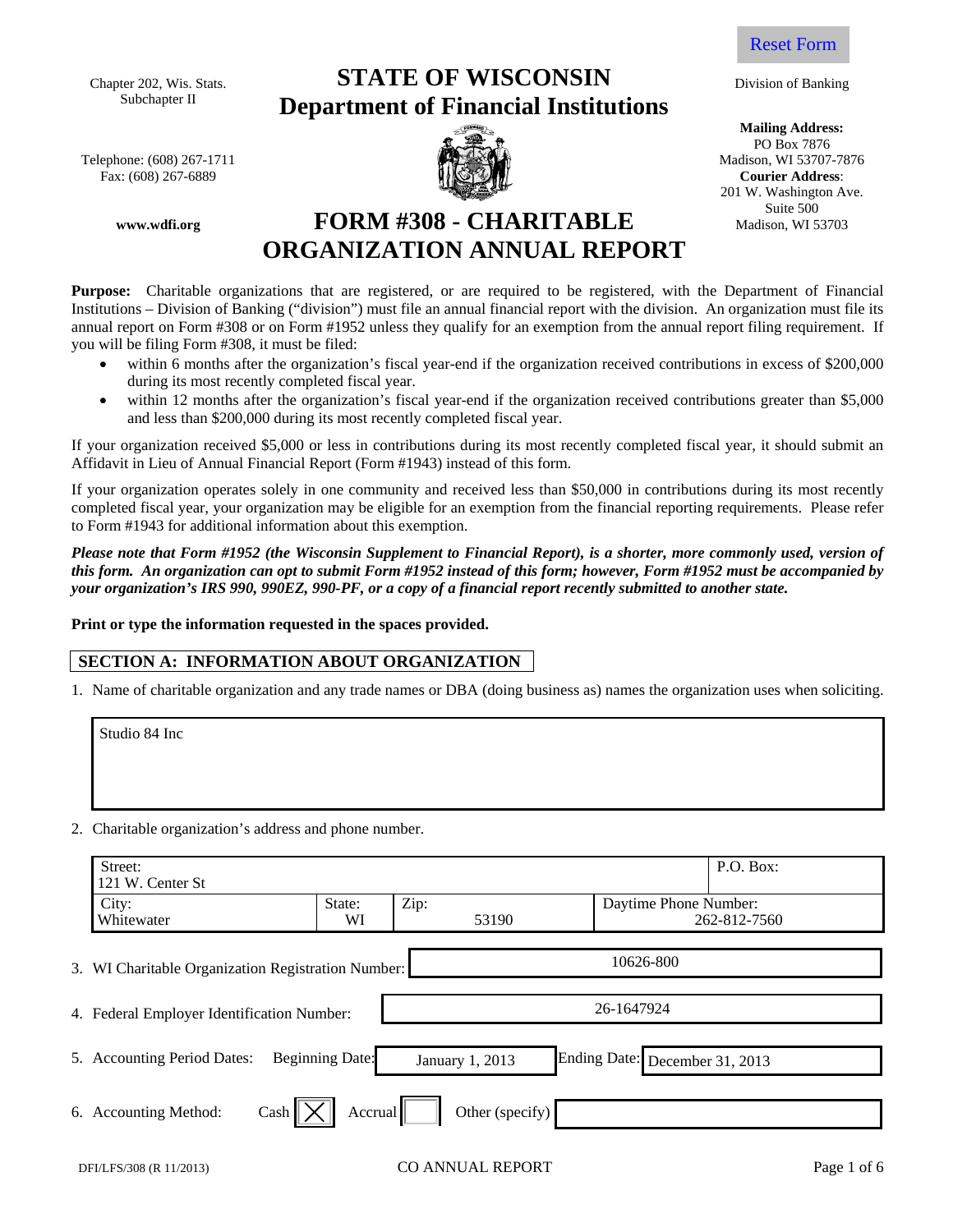7. Contact information for the person to whom questions regarding this form may be addressed.

| First Name:                  | Last Name: | Phone:              | E-mail:              |               |
|------------------------------|------------|---------------------|----------------------|---------------|
| Deborah                      | Blackwell  | 262-812-7560        | info@studio84inc.org |               |
| Street:<br>121 W. Center St. |            | City:<br>Whitewater |                      | Zip:<br>53190 |

8. Describe the charitable purpose or purposes for which contributions will be used or attach a document which provides such information.

Contributions are used to support programing in the arts and theater for people with disabilities, youth at risk and other community residents. This covers such items as staff, art supplies, rent, utilities, insurances, etc.

9. For solicitations in Wisconsin, did your organization use a professional fund-raiser or fund-raising counsel or did your organization pay a person to solicit contributions, other than a salaried officer or employee of your organization, during the above-referenced accounting period?  $\|\cdot\|$  Yes  $\|\times\|$  No

If **YES**, provide the following information about each fund-raiser(s), fund-raising counsel(s), or person. Attach additional pages, if necessary.

| Name:   |      |                   |
|---------|------|-------------------|
| Street: |      | City:             |
| State:  | Zip: | Telephone Number: |

10. Has any of the information your organization previously submitted to the division changed (i.e. name of the organization, address of the principal office, address of any Wisconsin  $\|\cdot\|$  Yes  $\|\cdot\|$  No branch offices, accounting period, names of persons who have final authority for custody or final distribution of contributions, articles, by-laws, statement of purpose, etc.)?

If **YES**, describe the changes below. If the organization's corporate name has changed, also attach a copy of the name change amendment. (Please note that you do not need to provide this information if, as required by law, you already submitted the information to the division within 30 days after the date of the change.)

| 11. | Is your organization authorized by any other state to solicit contributions?                                                                                                  | N <sub>0</sub><br>Yes |
|-----|-------------------------------------------------------------------------------------------------------------------------------------------------------------------------------|-----------------------|
| 12. | During the past year, has your organization had its authority to solicit contributions denied,<br>suspended, revoked, or enjoined by a court or other governmental authority? | Yes                   |
|     | If YES, provide a detailed statement of explanation.                                                                                                                          |                       |
|     |                                                                                                                                                                               |                       |
| 13. | Does your organization intend to accumulate an increasing surplus in net worth, rather than<br>spend current revenue on the organization's stated purpose?                    | Yes.                  |
|     | If YES, please explain.                                                                                                                                                       |                       |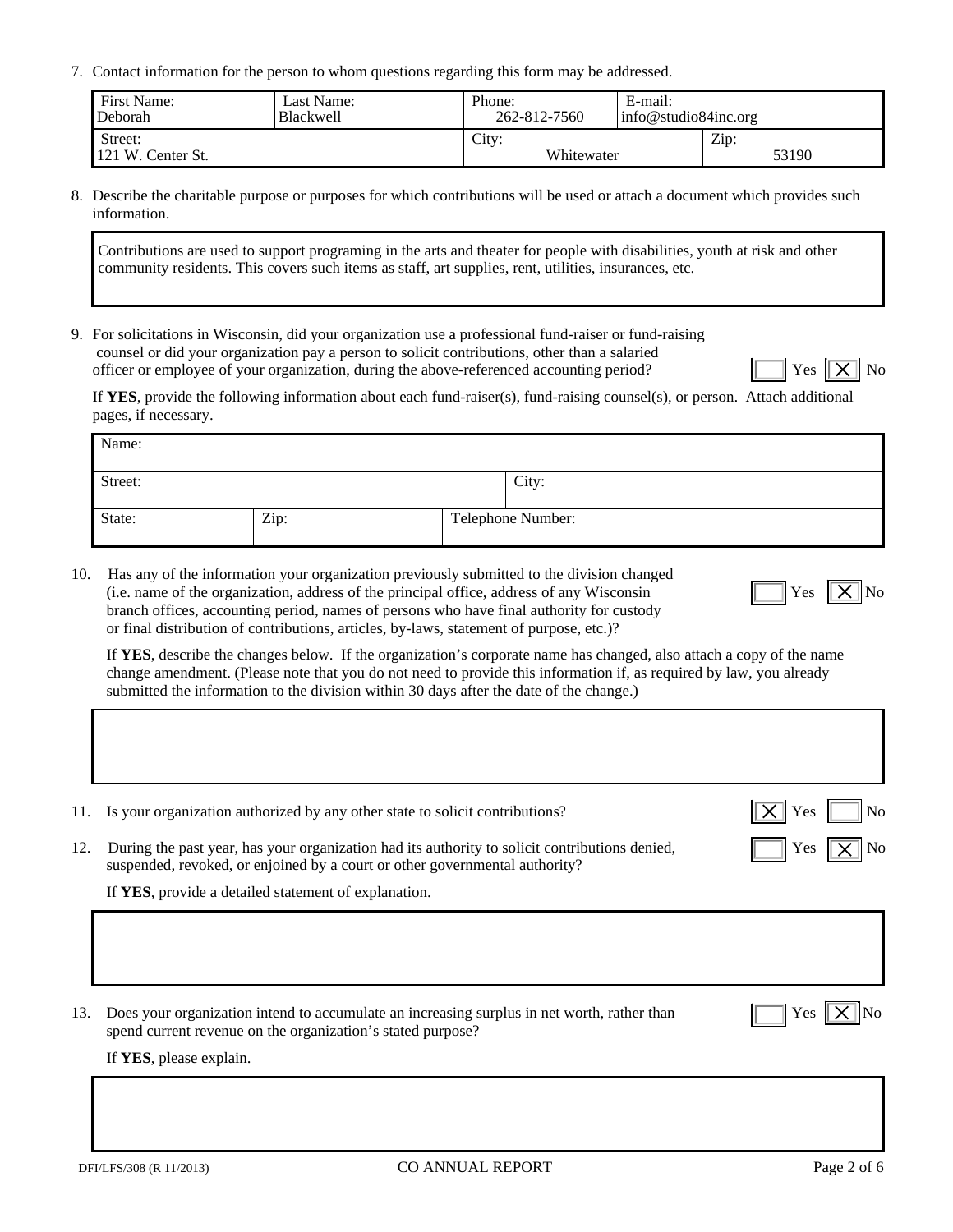14. Did your organization make a grant, award, or contribution to any organization in which  $\|\mathbf{x}\|$  Yes  $\|\mathbf{x}\|$  No any of its officers or directors hold an interest; or was it a party to any transaction in which any of its directors, trustees or officers has a material financial interest; or did any officer or director receive anything of value not reported above as compensation?

If **YES** to any of the above, please explain.

15. Mark the box next to this item if you do not want individual personal identifier's that are included in this form to be disclosed on any list that the department furnishes to another person. Individual personal identifiers include: social security number, telephone number, street name and number, email address, and post-office box.

# **SECTION B: FINANCIAL INFORMATION**

| <b>PARTI</b><br><b>STATEMENT OF REVENUE</b>                      |                |                 |           |                | <b>TOTAL</b> |
|------------------------------------------------------------------|----------------|-----------------|-----------|----------------|--------------|
| Contribution, gifts, grants & similar amounts received<br>1.     |                |                 |           |                |              |
| a.                                                               | 1a             |                 | 21,178.00 |                |              |
| b.                                                               | 1 <sub>b</sub> |                 | 1,650.00  |                |              |
| $C_{\star}$                                                      |                |                 |           | 1c             | 22,828.00    |
| 2.                                                               |                |                 |           | 2              | 0.00         |
| 3.                                                               |                |                 |           | 3              | 7,410.00     |
| 4.                                                               |                |                 |           | $\overline{4}$ | 0.00         |
| 5.                                                               |                |                 |           | 5              | 0.00         |
| 6.                                                               |                |                 |           | 6              | 0.00         |
| 7.<br>a.                                                         | 7a             |                 | 0.00      |                |              |
| b.                                                               | 7b             |                 | 0.00      |                |              |
| C <sub>1</sub>                                                   |                |                 |           | 7c             | 0.00         |
| 8.                                                               |                |                 |           | 8              | 0.00         |
| Capital gains:<br>9.                                             |                |                 |           |                |              |
| a.                                                               | 9a             |                 | 0.00      |                |              |
| b.                                                               | 9b             |                 | 0.00      |                |              |
| c.                                                               |                |                 |           | 9c             | 0.00         |
| 10. Special fund-raising events and activities (attach schedule) |                |                 |           |                |              |
| Gross revenue (not including $\$<br>a.                           |                | 10a             | 2,483.00  |                |              |
| b.                                                               |                | 10 <sub>b</sub> | 1,473.00  |                |              |
| C <sub>1</sub>                                                   |                |                 |           | 10c            | 1,010.00     |
| 11. a.                                                           |                | 11a             | 0.00      |                |              |
| b.                                                               |                | 11 <sub>b</sub> | 0.00      |                |              |
| c.                                                               |                |                 |           | 11c            | 0.00         |
| 12.                                                              |                |                 |           | 12             | 0.00         |
|                                                                  |                |                 |           | 13             | 31,248.00    |

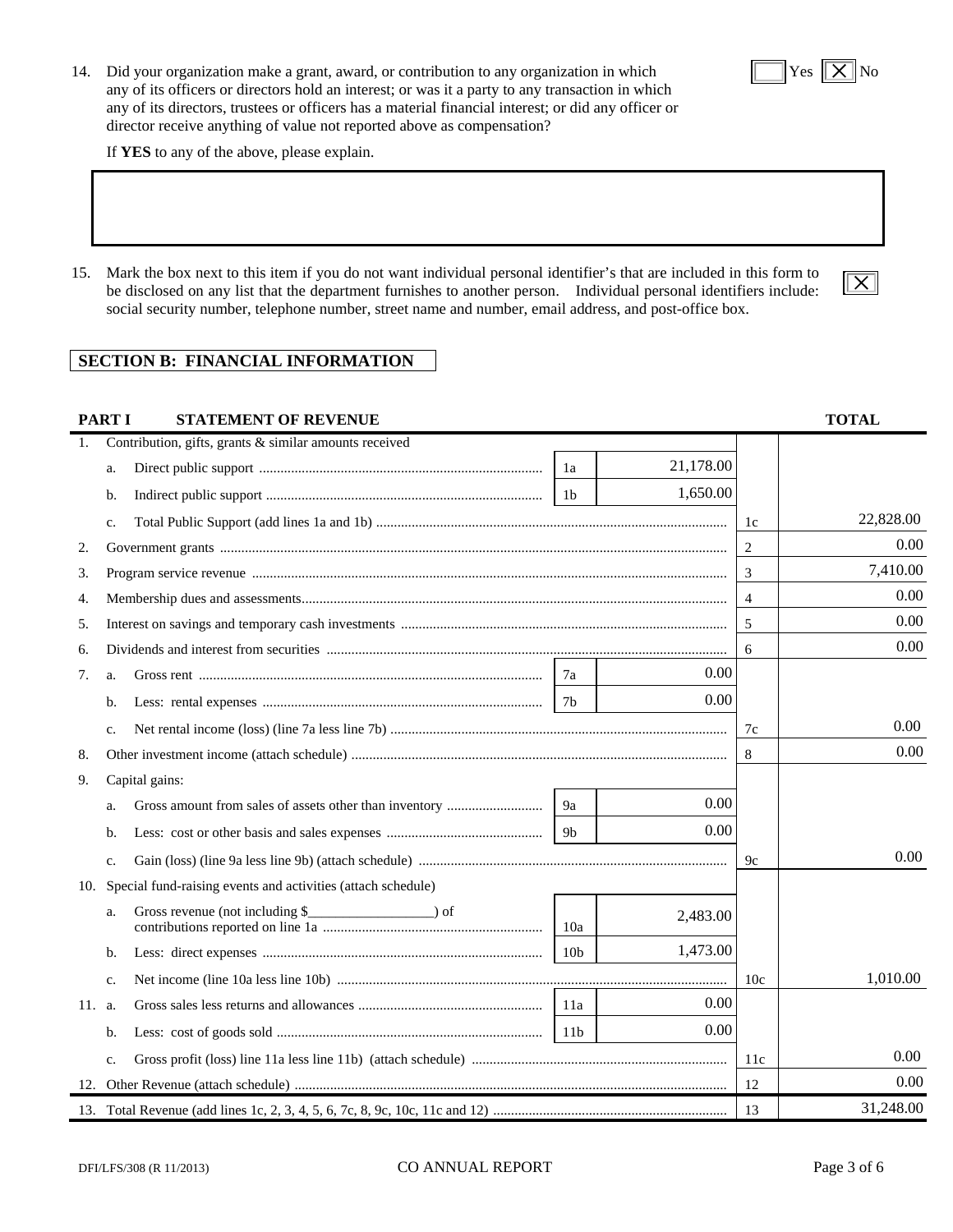| <b>PART II</b> | <b>STATEMENT OF FUNCTIONAL EXPENSES</b><br>Do not include amounts reported on<br>7b, 9b, 10b or 11b |                   | (A)<br><b>Total</b>              | (b)<br>Program<br><b>Services</b> | (c)<br><b>Management</b><br>& General | (d)<br><b>Fund-raising</b> |
|----------------|-----------------------------------------------------------------------------------------------------|-------------------|----------------------------------|-----------------------------------|---------------------------------------|----------------------------|
| 14.            | Grants and allocations                                                                              | (attach schedule) | 0.00                             | 0.00                              | 11111<br>/////////                    |                            |
| 15.            | Specific assistant to individual                                                                    | (attach schedule) | 0.00                             | 0.00                              |                                       |                            |
| 16a.           | Benefits paid to or for members                                                                     | (attach schedule) | 0.00                             | 0.00                              |                                       |                            |
|                | 16b. Payments to affiliates                                                                         | (attach schedule) | 0.00                             | //////////<br>111111111           | /////////////                         | /////////////              |
| 17.            |                                                                                                     |                   | 0.00                             | 0.00                              | 0.00                                  | 0.00                       |
| 18.            |                                                                                                     |                   | 9,062.00                         | 5,837.00                          | 3,225.00                              | 0.00                       |
| 19.            |                                                                                                     |                   | 0.00                             | 0.00                              | 0.00                                  | 0.00                       |
| 20.            |                                                                                                     |                   | 0.00                             | 0.00                              | 0.00                                  | 0.00                       |
| 21.            |                                                                                                     |                   | 693.00                           | 445.00                            | 248.00                                | 0.00                       |
| 22.            |                                                                                                     |                   | 0.00                             | //////////<br>111111111           | <i>111111111111</i><br>////////////   | 0.00                       |
| 23.            |                                                                                                     |                   | 0.00                             | 0.00                              | 0.00                                  | 0.00                       |
| 24.            |                                                                                                     |                   | 0.00                             | 0.00                              | 0.00                                  | 0.00                       |
| 25.            |                                                                                                     |                   | 5,788.00                         | 4,687.00                          | 1,101.00                              | 0.00                       |
| 26.            |                                                                                                     |                   | 309.00                           | 155.00                            | 154.00                                | 0.00                       |
| 27.            |                                                                                                     |                   | 64.00                            | 0.00                              | 64.00                                 | 0.00                       |
| 28.            |                                                                                                     |                   | 15,326.00                        | 13,794.00                         | 1,532.00                              | 0.00                       |
| 29.            |                                                                                                     |                   | 429.00                           | 0.00                              | 429.00                                | 0.00                       |
| 30.            |                                                                                                     |                   | 134.00                           | 0.00                              | 134.00                                | 0.00                       |
| 31.            |                                                                                                     |                   | 0.00                             | 0.00                              | 0.00                                  | 0.00                       |
| 32.            |                                                                                                     |                   | 0.00                             | 0.00                              | 0.00                                  | 0.00                       |
| 33.            |                                                                                                     |                   | 0.00                             | 0.00                              | 0.00                                  | 0.00                       |
| 34.            | Depreciation, depletion, etc.                                                                       | (attach schedule) | $0.00\,$                         | 0.00                              | $0.00\,$                              | $0.00\,$                   |
| 35.            |                                                                                                     |                   |                                  |                                   |                                       |                            |
|                | <b>Business Fees</b><br>a.                                                                          |                   | 402.00                           | 0.00                              | 402.00                                | 0.00                       |
|                | Insurance<br>b.                                                                                     |                   | 688.00                           | 344.00                            | 344.00                                | 0.00                       |
|                | Advertising/Marketing<br>c.                                                                         |                   | 700.00                           | 630.00                            | 70.00                                 | 0.00                       |
|                | Equipment<br>d.                                                                                     |                   | 315.00                           | 0.00                              | 315.00                                | 0.00                       |
|                | e.                                                                                                  |                   |                                  |                                   |                                       |                            |
|                | f.                                                                                                  |                   |                                  |                                   |                                       |                            |
|                | 36a. Total Functional Expenses<br>(add lines 14 through 35)                                         |                   | 33,910.00                        | 25,892.00                         | 8,018.00                              | 0.00                       |
|                |                                                                                                     |                   | <b>EXCESS OR DEFICIT REVENUE</b> |                                   |                                       |                            |
|                |                                                                                                     |                   |                                  | 36b                               |                                       | $-2,662.00$                |

-2,662.00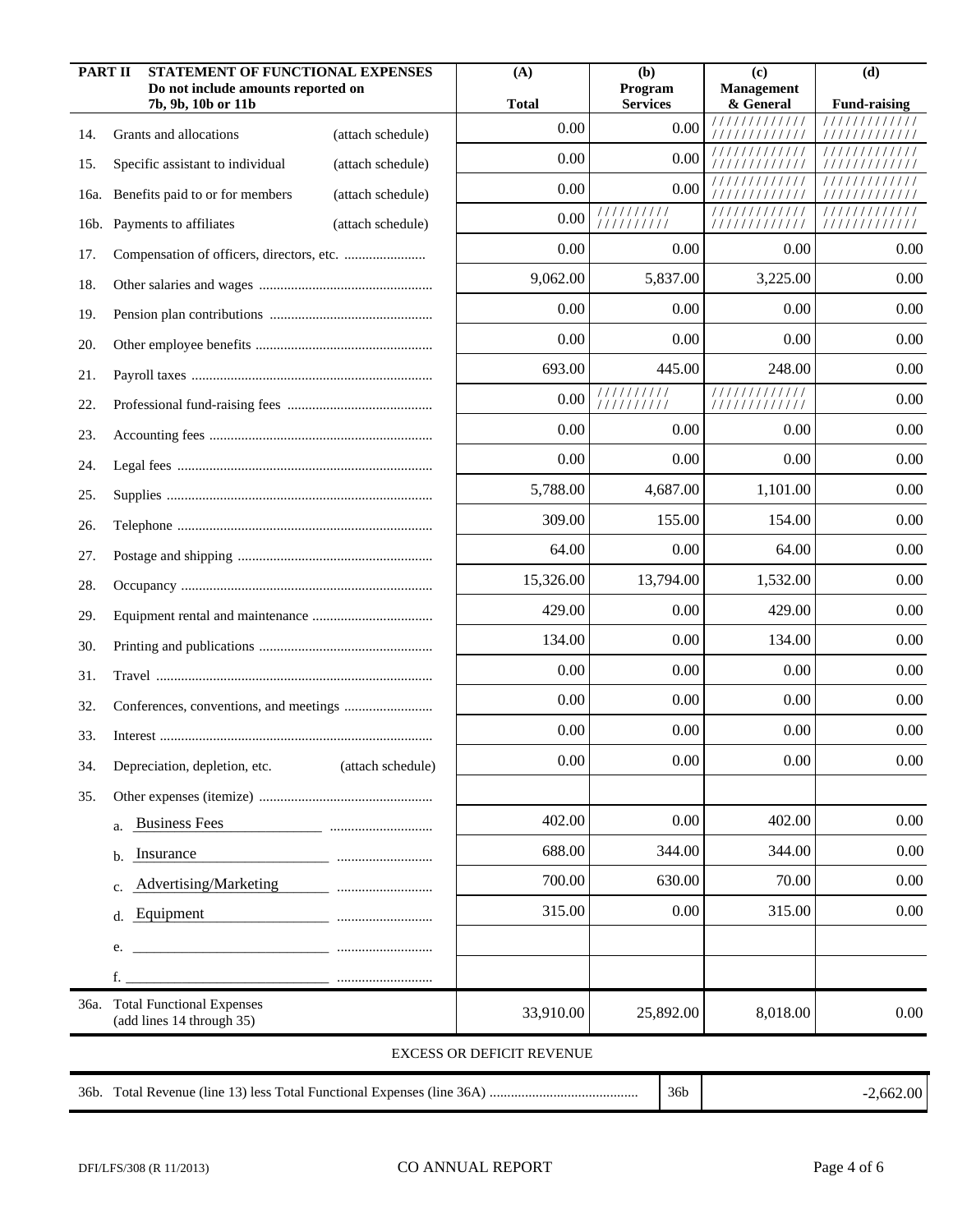| PART III | <b>BALANCE SHEETS</b>                                                  |                 |      | Beginning                          |                 |             |
|----------|------------------------------------------------------------------------|-----------------|------|------------------------------------|-----------------|-------------|
|          | Note: Where required, attach schedules.<br><b>ASSETS</b>               |                 |      | of Year                            |                 | End of Year |
| 37.      |                                                                        |                 |      | 10,296.00                          | 37              | 7,615.00    |
| 38.      |                                                                        |                 |      | 0.00                               | 38              | 0.00        |
| 39.      |                                                                        | 39a             | 0.00 | 0.00                               |                 | 0.00        |
|          |                                                                        | 39 <sub>b</sub> | 0.00 |                                    | 39c             |             |
| 40.      |                                                                        | 40a             | 0.00 | 0.00                               |                 | 0.00        |
|          | b. Less: allowance for doubtful accounts                               | 40 <sub>b</sub> | 0.00 |                                    | 40c             |             |
| 41.      |                                                                        |                 |      | 0.00                               | 41              | 0.00        |
| 42.      | Receivables due from officers, directors, trustees                     |                 |      | 0.00                               | 42              | 0.00        |
| 43.      |                                                                        | 43a             | 0.00 | 0.00                               |                 |             |
|          |                                                                        | 43 <sub>b</sub> | 0.00 |                                    | 43c             | 0.00        |
| 44.      |                                                                        |                 |      | 0.00                               | 44              | 0.00        |
| 45.      |                                                                        |                 |      | 0.00                               | 45              | 0.00        |
| 46.      |                                                                        |                 |      | 0.00                               | 46              | 0.00        |
| 47.      |                                                                        | 47a             | 0.00 | 0.00                               |                 | 0.00        |
|          | Less: accumulated depreciation (attach sched)<br>b.                    | 47 <sub>b</sub> | 0.00 |                                    | 47c             |             |
| 48.      |                                                                        |                 |      | 0.00                               | 48              | 0.00        |
| 49.      | a. Land, buildings and equipment: basis                                | 49a             | 0.00 | 0.00                               |                 | 0.00        |
|          | b. Less: accumulated depreciation (attach sched)                       | 49 <sub>b</sub> | 0.00 |                                    | 49c             |             |
| 50.      | Other assets (describe: Security Deposit                               |                 |      | 1,000.00                           | 50              | 1,000.00    |
| 51a.     | Total assets (add lines 37 through 50)                                 |                 |      | 11,296.00                          | 51a             | 8,615.00    |
|          | 51b. Other changes in net assets                                       |                 |      | ////////////////<br>////////////// | 51 <sub>b</sub> | 0.00        |
|          | <b>LIABILITIES</b>                                                     |                 |      | 0.00                               |                 | 0.00        |
| 52.      |                                                                        |                 |      |                                    | 52              |             |
| 53.      |                                                                        |                 |      | $0.00\,$                           | 53              | $0.00\,$    |
| 54.      |                                                                        |                 |      | 0.00                               | 54              | 0.00        |
| 55.      | Loans from officers, directors, trustees, and key                      |                 |      | 0.00                               | 55              | 0.00        |
| 56.      |                                                                        |                 |      | 0.00                               | 56              | 0.00        |
| 57.      |                                                                        |                 |      | $-19.00$                           | 57              | 0.00        |
| 58.      | Total liabilities (add lines 52 through 57)                            |                 |      | $-19.00$                           | 58              | 0.00        |
| 59.      | Net Worth:<br>Total assets (line 51) minus Total liabilities (line 58) |                 |      | 11,277.00                          | 59              | 8,615.00    |